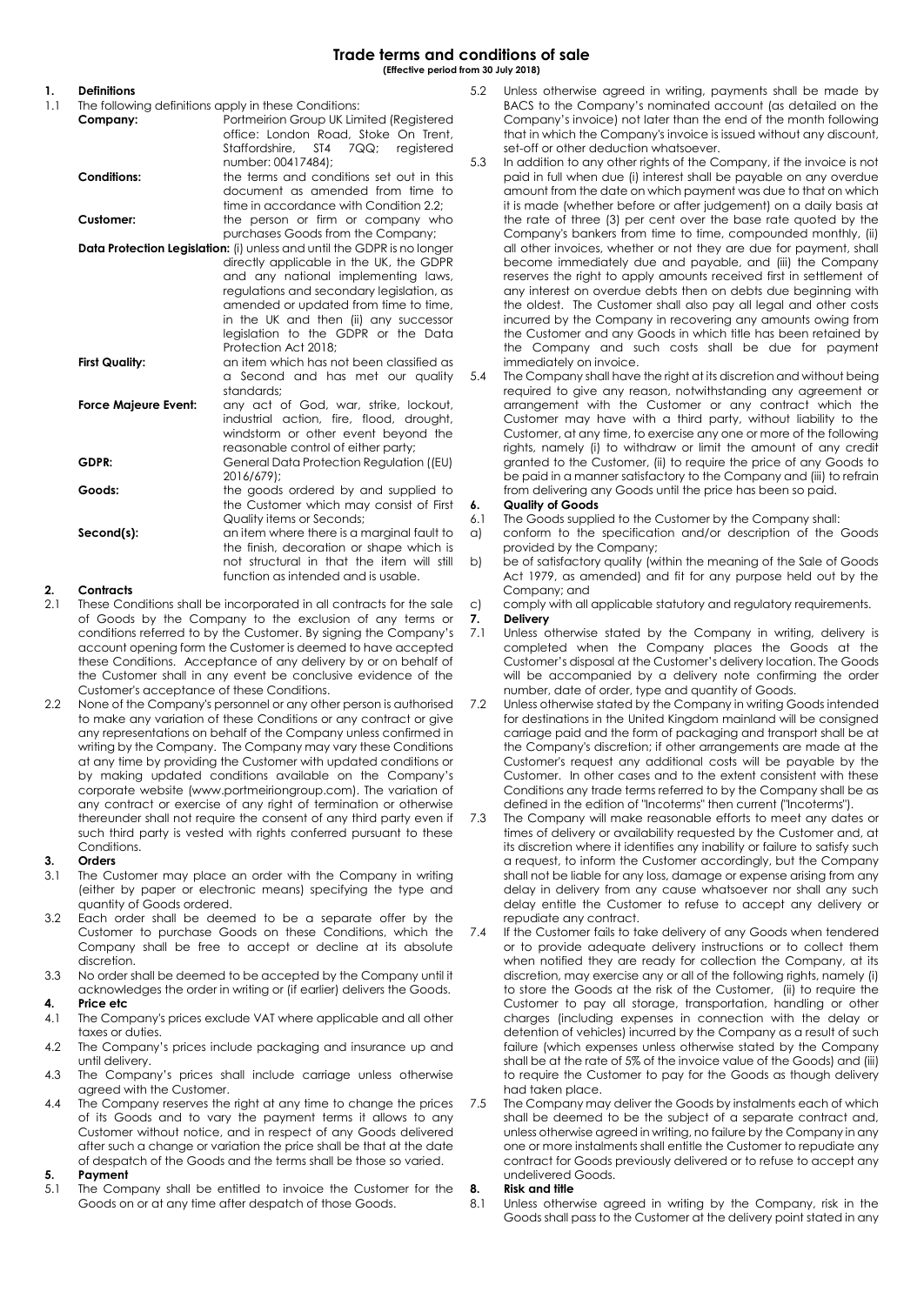# **Trade terms and conditions of sale**

**(Effective period from 30 July 2018)**

order acknowledgement given by the Company if in the United Kingdom mainland, and otherwise in accordance with Incoterms.

- 8.2 Despite the earlier passing of risk, title in the Goods shall remain in the Company until the Company has received in cash or cleared funds payment in full of the price of the Goods and for all other Goods supplied by the Company to the Customer whether under this or any other contract made at any time. Nothing in this clause 8.2 will act so as to prevent the Customer from selling the Goods in the ordinary course of business, in which case title to such Goods will be deemed to pass to the Customer immediately before the sale of the Goods in question notwithstanding that payment has not yet been received.
- 8.3 Until title passes:
- a) the Customer shall hold the Goods as bailee for the Company and ensure that they are at all times kept separate from other property and clearly identified as the property of the Company;
- b) the Customer shall not remove, deface or obscure any identifying mark or packaging on or relating to those Goods;
- c) the Customer shall maintain Goods in a satisfactory condition and keep them insured on the Company's behalf for their full price against all risks to the reasonable satisfaction of the Company;
- d) the Company shall be entitled at any time on demand to:
	- i. repossess and sell all or any of the Goods and thereby terminate (without any liability to the Customer) the Customer's right to use or sell them; and
	- ii. enter any premises where the Goods are located for the purpose of inspecting or repossessing them.
- 8.4 The Company shall, without prejudice to any other remedy, be entitled to maintain an action for the price of the Goods although title in them has not passed to the Customer.
- 8.5 The Company transfers to the Customer only such title and rights of use as the Company has in any Goods and in the case of material provided by any third party shall transfer only such title and rights as that party had and has transferred to the Company.

#### **9. Missing, lost, or damaged Goods**

- 9.1 If on delivery any Goods are missing, lost or damaged the Company will at its own expense replace the Goods or, at the Company's option, allow credit for their invoice value.
- 9.2 The Company shall have no liability in respect of any such missing, lost or damaged Goods unless the Customer has given written notice of the claim:
- a) in the case of missing or damaged Goods to the Company (otherwise than on the carrier's documents) within 3 working days of receipt, and to the carrier in accordance with the carrier's claims procedure;
- b) in the case of loss of a whole consignment, to the Company within 14 days from the date of the invoice; or
- c) in the case of any damage which could not reasonably be detected on inspection immediately on the damage becoming apparent and in any event within 30 days of receipt of the Goods.
- **10. Goods which are not of satisfactory quality/do not conform to their specification**
- 10.1 If following delivery any Goods do not comply with Condition 6 (Quality of Goods) and the defect is shown to have existed at the time of despatch by the Company:
- a) the Customer may reject the Goods by giving the Company written notice of the defect immediately upon it becoming apparent and in any event within 30 days from receipt of the Goods;
- b) the Company will at its own expense replace the Goods concerned or, at the Company's option, allow credit for their invoice value (provided that if the Company and the Customer dispute whether any Goods comply with Condition 6, the Company's decision shall be final and binding on the parties);
- c) This Condition 10 shall not apply to Goods supplied as sale goods, Goods supplied on promotion or Goods not of First Quality.
- 10.2 The Company shall have no liability for:
- a) any Goods which after delivery have been subjected to any incorrect handling or storage or suffered any misuse, neglect or accident;
- b) any fault which results from any inaccurate or incomplete information, details or materials supplied by or on behalf of the Customer; or
- c) any Goods in cases where the Customer has defaulted in making payment of the price therefore or is otherwise in breach of any of its obligations hereunder.
- 10.3 Except as expressly provided in these Conditions or as otherwise specified or agreed in writing by the Company the Company accepts no liability, express or implied, for any life or wear of any Goods or their quality or suitability for any particular purpose or use under specific conditions (whether or not known to the Company)

and it is the sole responsibility of the Customer to ensure that the Goods will meet its requirements.

#### **11. Product Recall**

- 11.1 If the Customer is the subject of a request, court order or other directive of a governmental or regulatory authority to withdraw any Goods from the market ("Recall Notice") it shall immediately notify the Company in writing enclosing a copy of the Recall Notice.
- 11.2 Unless required by law, the Customer may not undertake any recall or withdrawal without the written permission of the Company and only then in strict compliance with the Company's instructions about the process of implementing a withdrawal.

# **12. Claims**

- The Company shall have no liability in respect of any claim by the Customer under these Conditions unless:
- a) the Customer has afforded the Company reasonable opportunity and facilities for the investigation of any claim and the making good of any discrepancy and, if the Company so requests, the collection or return of any Goods (but no Goods may be returned without the Company's prior written authorisation); and
- b) the opportunity for the Company to investigate any claim is given (in the case of any discrepancy which is reasonably apparent on inspection) within not less than three (3) days from the date on which notice of the claim is given and in any event before the Goods are re-sold.
- 12.2 Where a claim is accepted, any replaced items shall belong to the Company and may be disposed of by the Customer only in accordance with the Company's instructions or if the Company so requests, be returned to the Company.

#### **13. Extent of liability**

- 13.1 Except to the extent stated in these Conditions or otherwise agreed in writing by the Company, the Company's liability shall be limited to the invoice value of the Goods in question and, subject to that:
- a) in respect of all obligations, duties and liabilities in contract, tort or otherwise howsoever under or in connection with the contract the Company excludes liability to the fullest extent permitted by law; and
- b) the Company shall not under any circumstances be liable to the Customer whether in contract, tort (including negligence) or restitution, or for breach of statutory duty or misrepresentation, or otherwise, for any:
	- i. loss of profit;<br>ii loss of good
	- loss of goodwill;
	- iii. loss of business;
	- iv. loss of business opportunity;
	- v. loss of anticipated saving;
	- vi. loss or corruption of data or information; or
	- vii. special, indirect or consequential damage.
- 13.2 Nothing in these Conditions excludes liability of the Company for death or personal injury arising from its negligence or for fraud, breach of the terms implied by s12 Sale of Goods Act 1979, defective products supplied under the Consumer Protection Act 1987 or any matter in respect of which it would be unlawful for the Company to exclude or restrict liability.
- 13.3 Except for death or personal injury caused by negligence on the part of the Company or fraud the Company shall be discharged of all liability to which these Conditions apply unless proceedings are begun within twelve (12) months after the Customer became aware (or should reasonably have become aware) of the facts giving rise to such liability.
- 13.4 Nothing in these Conditions shall affect the statutory rights of a Customer who is a consumer as defined in Article 2 (1) of the Consumer Transactions (Restrictions on Statements) Order 1976.

#### **14. Termination or suspension**

- 14.1 Without affecting any other right or remedy available to it, the Company may suspend or terminate (at the Company's option) any contract for the sale of Goods under these Conditions to the Customer with immediate effect by giving written notice to the Customer if:
- a) the Customer fails to pay any undisputed amount due under these Conditions on the due date for payment and remains in default not less than 14 days after being notified in writing to make such payment;
- b) the Customer commits a material breach of any of these Conditions and that breach is irremediable or (if that breach is remediable) fails to remedy that breach within a period of 30 days after being notified in writing to do so;
- c) the Customer repeatedly breaches any of these Conditions in such a manner to reasonably justify the opinion that its conduct is inconsistent with it having the intention or ability to give effect to the terms of this agreement;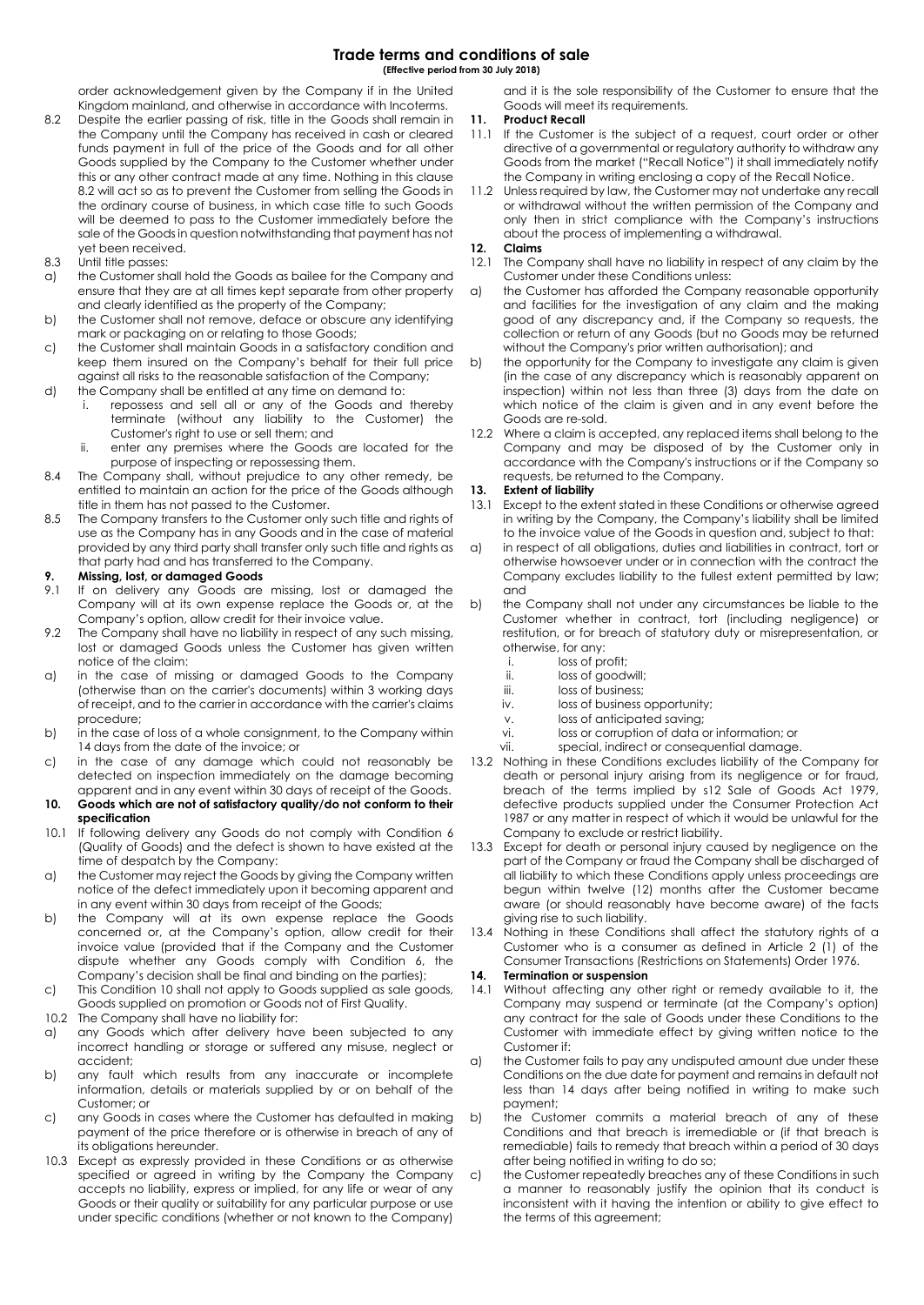**Trade terms and conditions of sale**

**(Effective period from 30 July 2018)**

- d) the Customer suspends, or threatens to suspend, payment of its debts or is unable to pay its debts as they fall due or admits inability to pay its debts or is deemed unable to pay its debts within the meaning of section 123 of the Insolvency Act 1986 as if the words "it is proved to the satisfaction of the court" did not appear in sections 123(1)(e) or 123(2);
- e) the Customer begins negotiations with all or any class of its creditors with a view to rescheduling any of its debts, or makes a proposal for or enters into any compromise or arrangement with any of its creditors;
- f) a petition is filed, a notice is given, a resolution is passed, or an order is made, for or in connection with the winding up of the Customer;
- g) an application is made to court, or an order is made, for the appointment of an administrator or if a notice of intention to appoint an administrator is given or if an administrator is appointed over the Customer;
- h) the holder of a qualifying floating charge over the assets of the Customer has become entitled to appoint or has appointed an administrative receiver;
- i) a person becomes entitled to appoint a receiver over all or any of the assets of the Customer or a receiver is appointed over all or any of the assets of the Customer;
- j) a creditor or encumbrancer of the Customer attaches or takes possession of, or a distress, execution, sequestration or other such process is levied or enforced on or sued against, the whole or any part of its assets and such attachment or process is not discharged within 14 days:
- k) any event occurs, or proceeding is taken, with respect to the Customer in any jurisdiction to which it is subject that has an effect equivalent or similar to any of the events mentioned in (d) to (j) above (inclusive);
- l) the Customer ceases, or threatens to cease, to carry on all or substantially the whole of its business;
- m) there is a change of control of the Customer (within the meaning of section 1124 of the Corporation Tax Act 2010); or
- n) any Force Majeure Event prevents the Customer from performing its obligations under this agreement for any continuous period of three months.

#### **15. Force Majeure**

15.1 The Company shall not be liable for any delay or other failure to perform the whole or any part of any contract resulting from any Force Majeure Event existing at the date of the contract or arising thereafter and the time for performance shall be extended by the period of any such delay.

#### **16. Data Protection**

- 16.1 Both the Company and the Customer will comply with all applicable requirements of the Data Protection Legislation. This Condition 16 is in addition to, and does not relieve, remove or replace, a party's obligations under the Data Protection Legislation.
- 16.2 The Company is the Data Controller (as defined in the Data Protection Legislation) in relation to Personal Data (as defined in the Data Protection Legislation) provided by the Customer to the Company.
- 16.3 Without prejudice to the generality of Condition 16.1, the Customer will ensure that it has all necessary appropriate consents and notices in place to enable lawful transfer of Customer Personal Data to the Company.
- 16.4 The Company may collect, store and use Personal Data about the Customer (if it is an individual, sole trader or partnership) and the employees of the Customer who are Data Subjects (as defined in the Data Protection Legislation) referred to in these Conditions as Customer Personal Data. For more detailed information as to how the Company handles Customer Personal Data please see the Company's Corporate Privacy policy which can be viewed at www.portmeiriongroup.com.

#### **17. General**

- 17.1 The Company operates a continuous programme for the development and improvement of its Goods and reserves the right to alter their specifications at any time without notice and to deliver Goods conforming to the altered specification in fulfilment of any contract; no contract shall constitute a sale by sample notwithstanding that any products may have been exhibited to or inspected by the Customer. The Company also reserves the right at any time to update any information it provides, without notice.
- 17.2 Any specifications, drawings, particulars or weights and dimensions and other technical information contained in the Company's quotations, catalogues, price lists, advertisements or elsewhere are approximate only and intended merely to present a general idea of the Goods and (unless otherwise agreed in writing by the Company) are not to form part of any contract. The Company

reserves the right to discontinue the sale of particular products without notice at any time.

- 17.3 The Company may at its discretion sub-contract all or any of its obligations under any contract but no contract shall be assigned by the Customer without the Company's prior written consent. Save as expressed to the contrary elsewhere in these Conditions (including in relation to Condition 13 hereof) nothing in these Conditions operates or may be construed or implied as operating to confer any contractual right upon any person who is not a party to the contract.
- 17.4 The acceptance or cancellation of any contract requested by the Customer shall be at the Company's discretion and take effect only when written confirmation of such acceptance has been given by the Company.
- 17.5 The Customer agrees that it shall not supply persons with promotional Goods or Goods not of First Quality where it is known or ought reasonably to be known to the Company or to the Customer that those Goods are intended for re-sale to Consumers (as that term is defined within Condition 13.4) as Goods being of First Quality.
- 17.6 The Customer shall, in its promotion of the Company's goods (or the promotion of such goods and those of any other Company), in the form of advertisements, leaflets or other matter, or in any other medium, including the internet, comply with all directions from time to time given by the Company as to the use of its trade marks, business or product names, logos or the like and shall not reproduce in whole or in part any of the Company's advertising, promotional or other material without first obtaining the Company's prior written consent.
- 17.7 Nothing in these Conditions shall have the effect of assignment of any of the Company's intellectual property rights in the Goods or otherwise to the Customer.
- 17.8 The Company shall grant to the Customer a non-exclusive, revocable licence to use the Company's advertising and point of sale materials ("Materials") to assist in the Customer's marketing and sale of the Goods. The Customer shall not be permitted to sublicence this right and shall not adapt, modify or create derivative works of the Materials. This licence shall only apply in the territory(ies) in which the Customer sells the Goods and shall terminate as soon as the Customer ceases selling the Goods or from 6 months after the Customer places its last order of Goods from the Company (whichever is earlier).
- 17.9 The parties to this contract do not intend that any term of the contract shall be enforceable by virtue of the Contracts (Rights of Third Parties) Act 1999 by any person that is not a party to it.

#### **18. Severance**

- 18.1 If any provision or part-provision of these Conditions is or becomes invalid, illegal or unenforceable, it shall be deemed modified to the minimum extent necessary to make it valid, legal and enforceable. If that modification is not possible, the relevant provision or partprovision shall be deemed deleted. Any modification to, or deletion of, a provision or part-provision under this Condition 18 shall not affect the validity and enforceability of the rest of these Conditions.
- 18.2 If any provision or part-provision of these Conditions is invalid, illegal or unenforceable, the parties shall negotiate in good faith to amend that provision so that, as amended, it is legal, valid and enforceable, and, to the greatest extent possible, achieves the intended commercial result of the original provision.

#### **19. Dispute Resolution**

- 19.1 If a dispute arises out of or in connection with these Conditions or the performance, validity or enforceability of them ("Dispute") then except as expressly provided in these Conditions, the parties shall follow the procedure set out in this Condition 19:
- a) either party shall give to the other written notice of the Dispute, setting out its nature and full particulars ("Dispute Notice"), together with relevant supporting documents. On service of the Dispute Notice, the Company and the Customer shall attempt in good faith to resolve the Dispute;
- b) if the Company and the Customer are for any reason unable to resolve the Dispute within 30 days, the parties agree to enter into mediation in good faith to settle the Dispute in accordance with the CEDR Model Mediation Procedure;
- c) if the Dispute is not resolved by the CEDR Model Mediation Procedure or either party fails to participate or ceases to participate in the mediation, the Dispute shall be finally resolved by the courts of England and Wales in accordance with Condition 22.

#### **20. Waiver**

20.1 A waiver of any right or remedy under these Conditions or by law shall only be effective if given in writing and shall not be deemed a waiver of any subsequent breach or default.